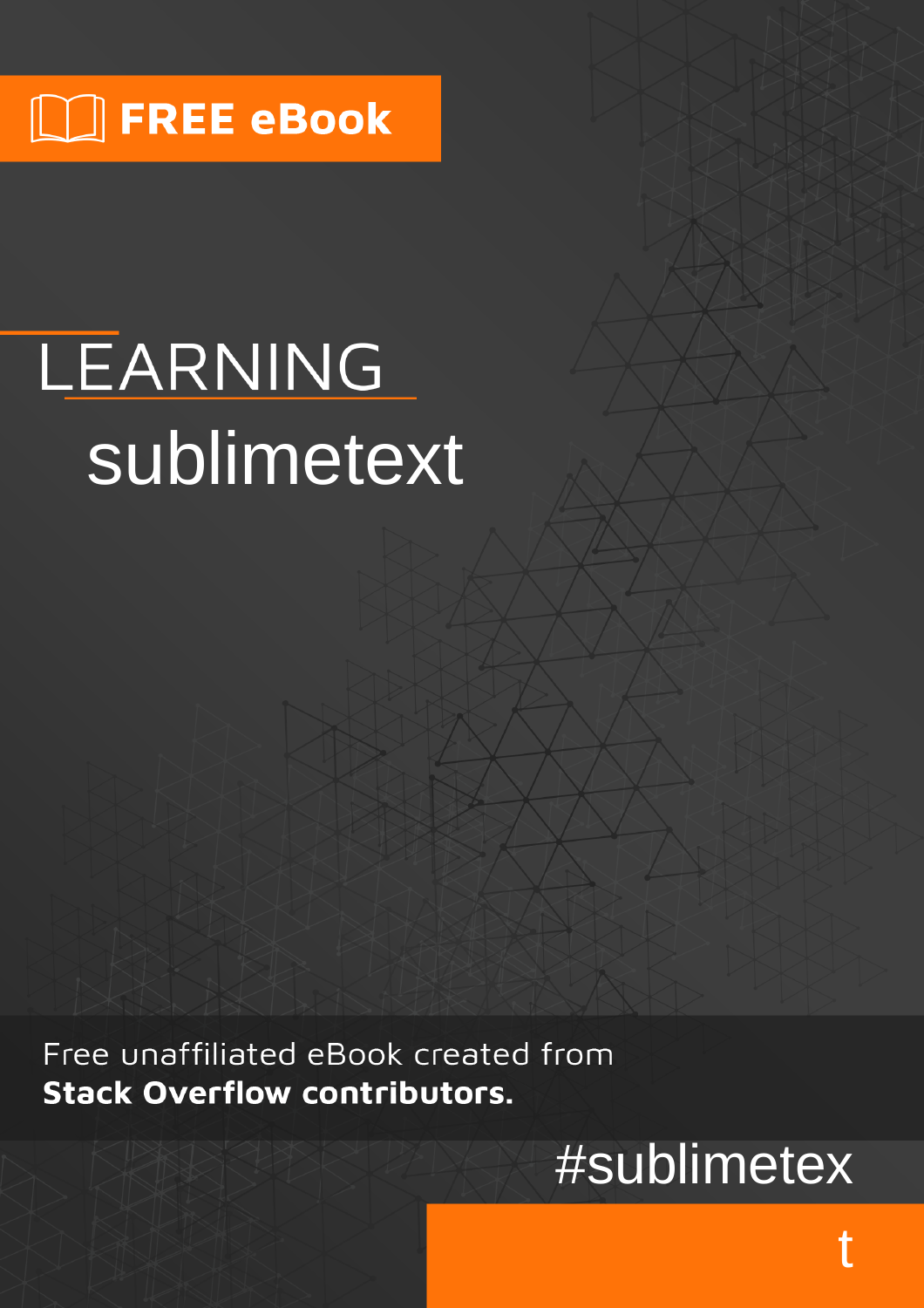## **Table of Contents**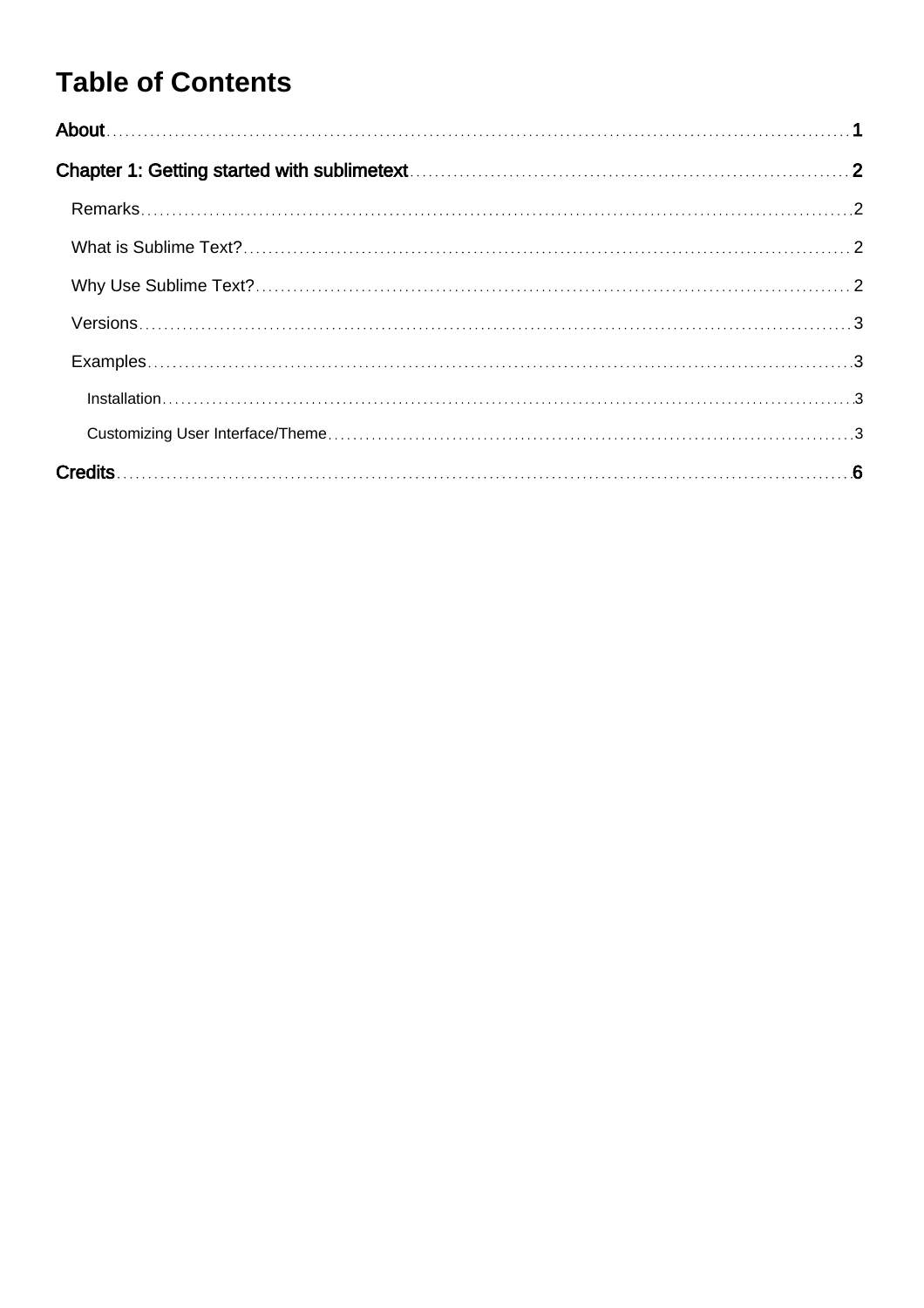<span id="page-2-0"></span>

You can share this PDF with anyone you feel could benefit from it, downloaded the latest version from: [sublimetext](http://riptutorial.com/ebook/sublimetext)

It is an unofficial and free sublimetext ebook created for educational purposes. All the content is extracted from [Stack Overflow Documentation,](https://archive.org/details/documentation-dump.7z) which is written by many hardworking individuals at Stack Overflow. It is neither affiliated with Stack Overflow nor official sublimetext.

The content is released under Creative Commons BY-SA, and the list of contributors to each chapter are provided in the credits section at the end of this book. Images may be copyright of their respective owners unless otherwise specified. All trademarks and registered trademarks are the property of their respective company owners.

Use the content presented in this book at your own risk; it is not guaranteed to be correct nor accurate, please send your feedback and corrections to [info@zzzprojects.com](mailto:info@zzzprojects.com)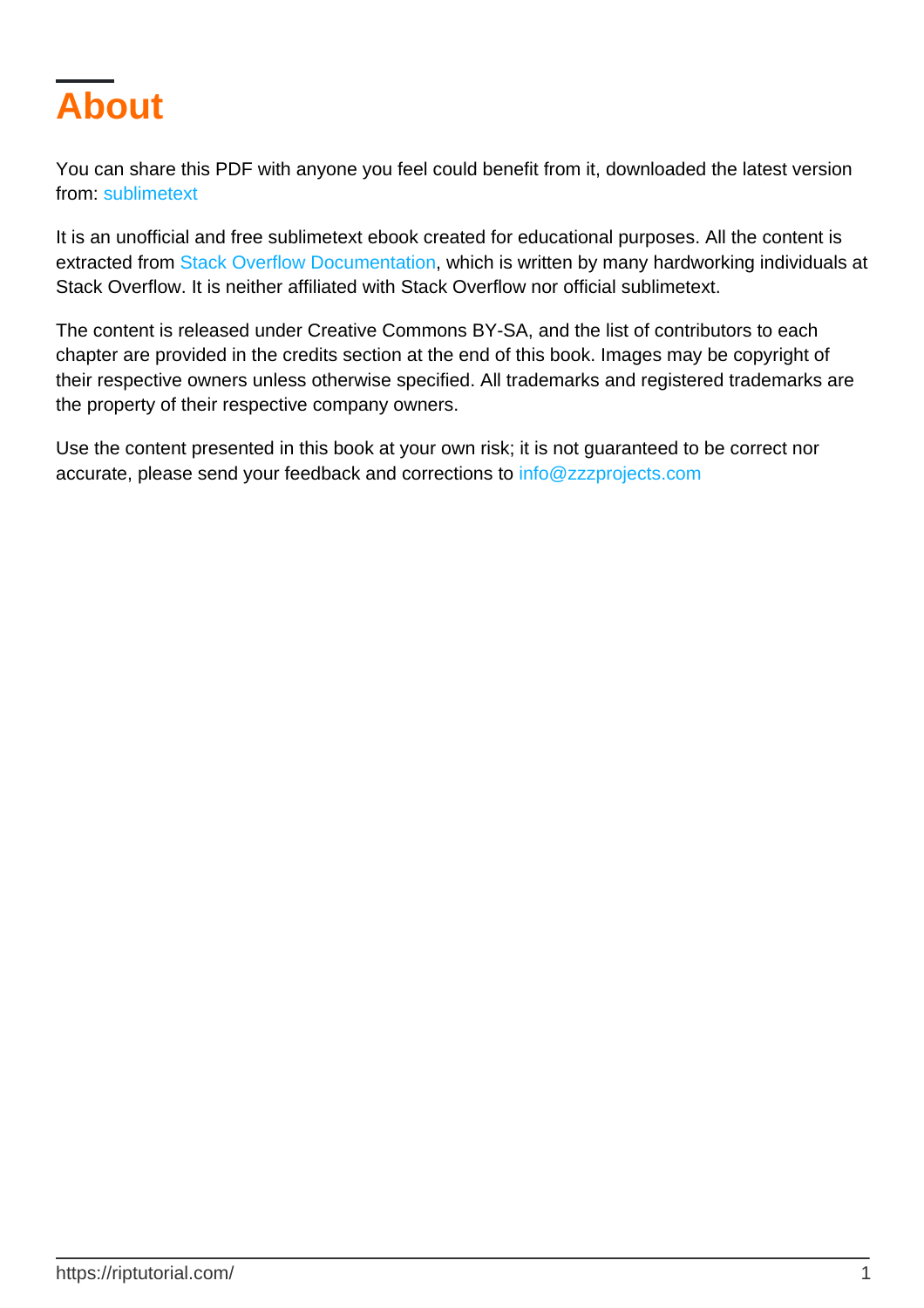## <span id="page-3-0"></span>**Chapter 1: Getting started with sublimetext**

### <span id="page-3-1"></span>**Remarks**

### <span id="page-3-2"></span>**What is Sublime Text?**

Sublime Text is simple but powerful source code editor with a Python application programming interface. It natively supports many programming languages and markup languages, and its functionality can be extended by users with plugins, themes and packages, typically communitybuilt and maintained under free-software licenses.

## <span id="page-3-3"></span>**Why Use Sublime Text?**

#### **It is Featureful:**

• Sublime Text is an extremely featureful text editor. Whether you want multiple cursors or you want a good find/replace or a simple easy incremental search or even editing files over ssh/ftp, you are covered.

#### **It is Stable:**

Text Editor is a very important software. One crash, people would give it a second thought • and another crash will be enough to justify remove it totally from ones system. The find/replace/incremental-find/find-in-files are all the areas where performance and stability is important and sublime text has held up.

#### **It is Mainained:**

• Developers have been pounding releases month on month so steadily that it has created enough eagerness for the next release and the next feature.

#### **It is Customizable:**

- Sublime Text 2 is built from the ground up for being highly customizable. From the apparent simple configuration things like displaying line number, code folding etc to some deep software architecture with "vi mode" enabling and a huge list of user settings, it is what you make of it.
- The fact that the entire user preference is a plain text config file with comments rather than a deeply nested menu also appeals to a lot of programmers/designers.

#### **It is Innovative:**

• Be it ability to run the internal commands from the console ( $\text{ctr}$ +) or the ability to navigate the command list by name  $(\text{cmd+Shift+P})$  in the "command palette" or the multiple cursors as mentioned before are really innovative and gorking just one of these is enough for any user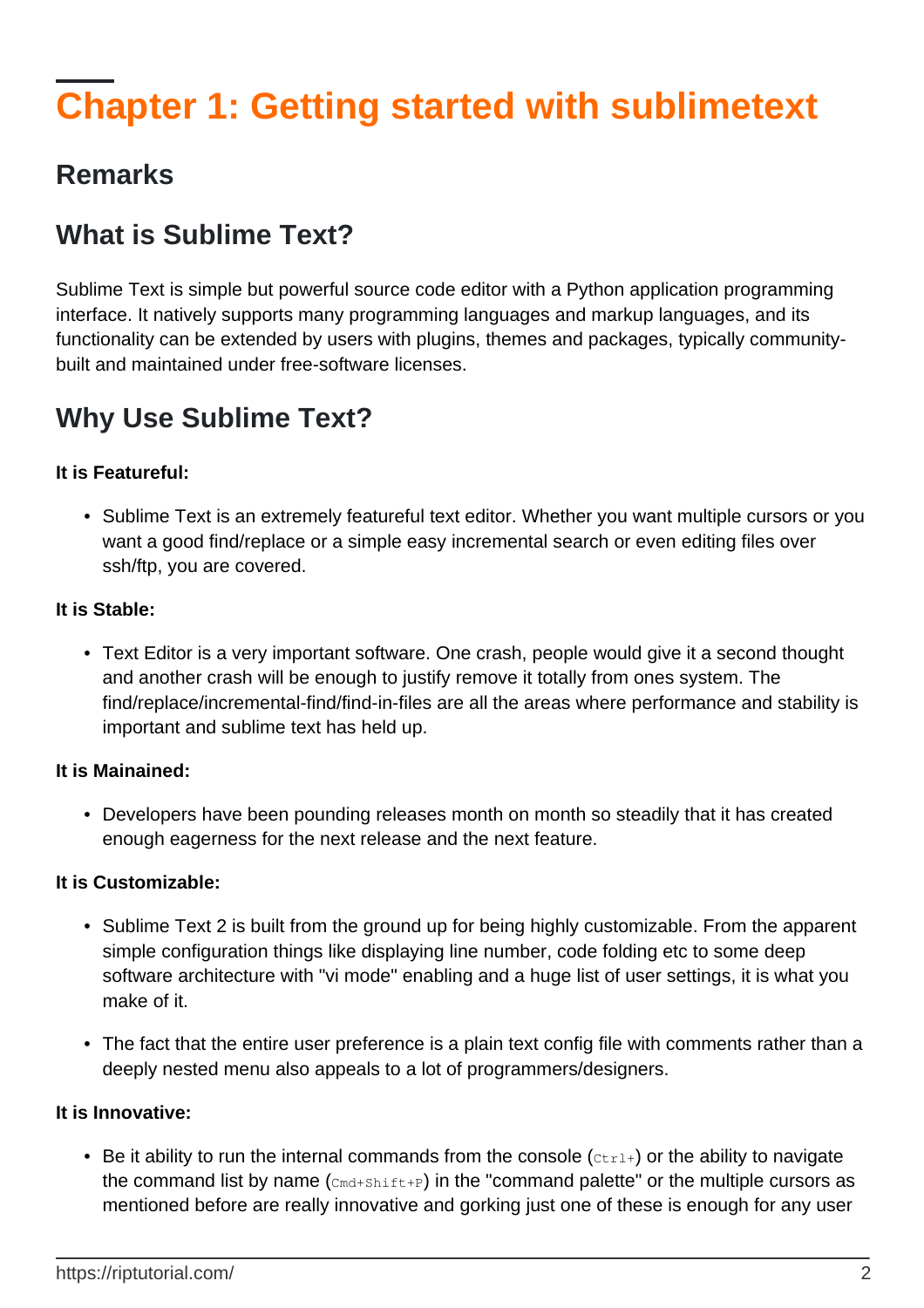for a huge productivity boost.

#### **It is Cross Platform:**

• For something so basic as a text editor, being Cross Platform is a huge positive.

#### **It is Extendable by Plugins:**

• Sublime Text 2 has a great plugin architecture. A lot of parts of the editor itself have been implemented as plugins. The syntax highlighting for different languages, the side bar etc.

## <span id="page-4-0"></span>**Versions**

| 2.0 | 8th July 2013 |

| 3.0 Beta | 29th January 2013 |

| 3.0 | 28th June 2013 |

## <span id="page-4-1"></span>**Examples**

#### <span id="page-4-2"></span>**Installation**

To download Sublime Text, visit the [download](https://www.sublimetext.com/3) section on their website.

There are various builds for different operating systems including:

- OXS
- Windows
- Ubuntu (64 & 32 bit)

Once Sublime Text has been successfully downloaded, simply open the . dmg file to start the installation process.

After completion of the installation process, navigate to the Applications folder and open Sublime Text.

You have successfully installed the free version of Sublime Text!

<span id="page-4-3"></span>To obtain a licence, you must purchase Sublime Text by visiting [this purchase link](https://www.sublimetext.com/buy).

#### **Customizing User Interface/Theme**

To customize Sublime Text (including themes, syntax highlighting etc) you must have package control installed.

To install package control visit [www.packagecontrol.io/installation.](https://packagecontrol.io/installation)

**Instead of following the above link**, you can open the Sublime console to install it. The console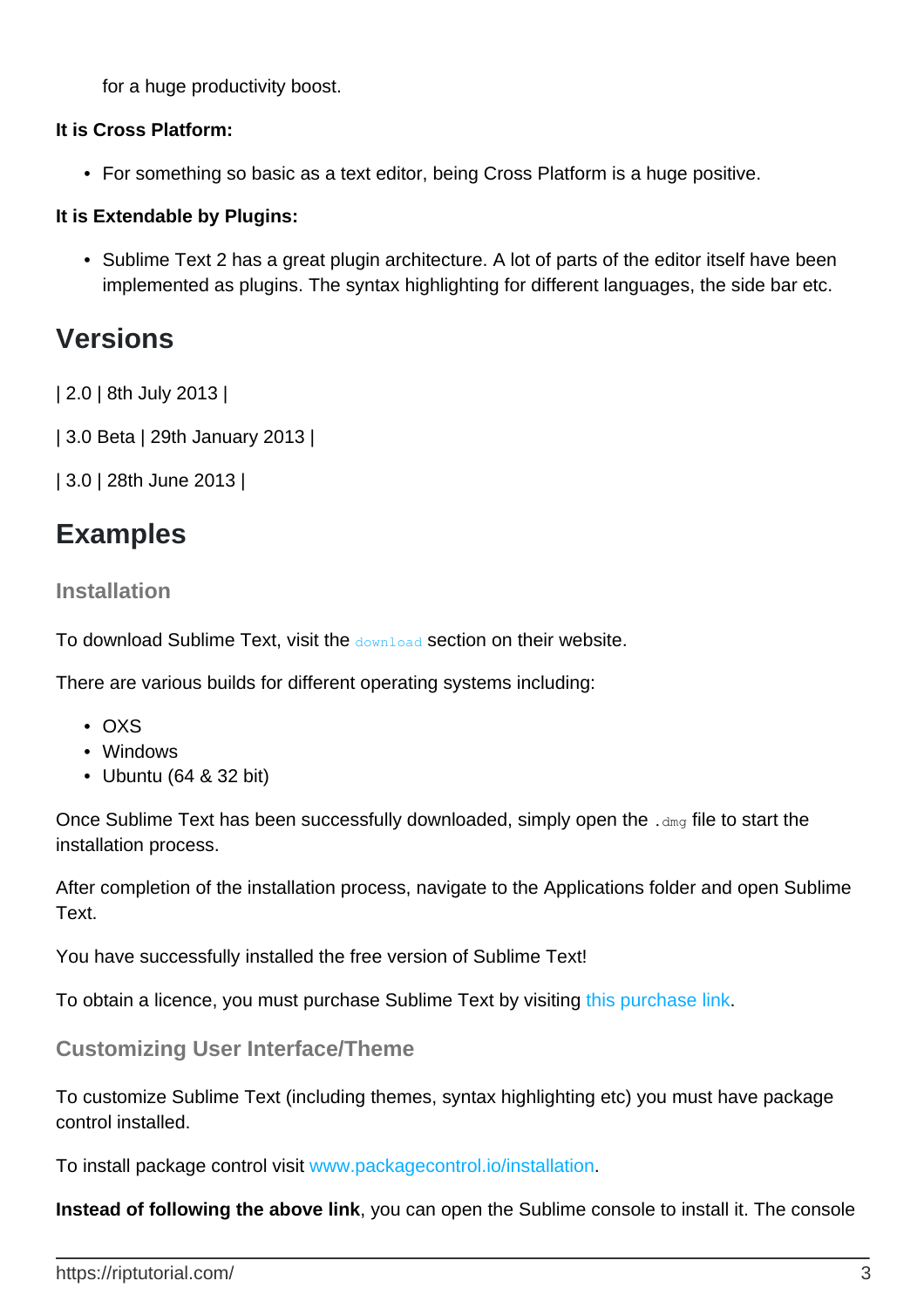is accessed via the  $_{\text{ctrl}}$  shortcut or the  $_{\text{view}}$  >  $_{\text{Show}}$  console menu. Once open, paste the following Python code for your version of Sublime Text into the console.

```
import urllib.request,os,hashlib; h = 'df21e130d211cfc94d9b0905775a7c0f' +
'1e3d39e33b79698005270310898eea76'; pf = 'Package Control.sublime-package'; ipp =sublime.installed_packages_path(); urllib.request.install_opener( urllib.request.build_opener(
urllib.request.ProxyHandler()) ); by = urllib.request.urlopen( 'http://packagecontrol.io/' +
pf.replace(' ', '%20')).read(); dh = hashlib.sha256(by).hexdigest(); print('Error validating
download (got %s instead of %s), please try manual install' % (dh, h)) if dh != h else
open(os.path.join( ipp, pf), 'wb' ).write(by)
```
This code creates the Installed Packages folder for you, and then downloads the Package Control.sublime-package into it. The download will be done over HTTP instead of HTTPS due to Python standard library limitations, however the file will be validated using SHA-256.

After this has finished, open Sublime Text and press shift-command-p on OSX or control-p on windows to open the package search function.

Start typing in "Package Control" and select the Package Control: Install Package

Once this has loaded, search through each package/theme and double click to install one.

Once this has been installed, open the search function again  $(s_{\text{hit}-\text{command-p}}$  on OSX or  $\text{control-p}}$ on windows) and search for the package/theme you have just installed.

Most packages come with an automatic activation, for example the  $_{\text{Box}y}$  theme shows  $_{\text{Box}y}$  Theme: Activation. Simply select this to install the theme.

Your UI will now look different depending on the theme you picked. See the image below for an example of the  $space_{\text{space}}$  theme: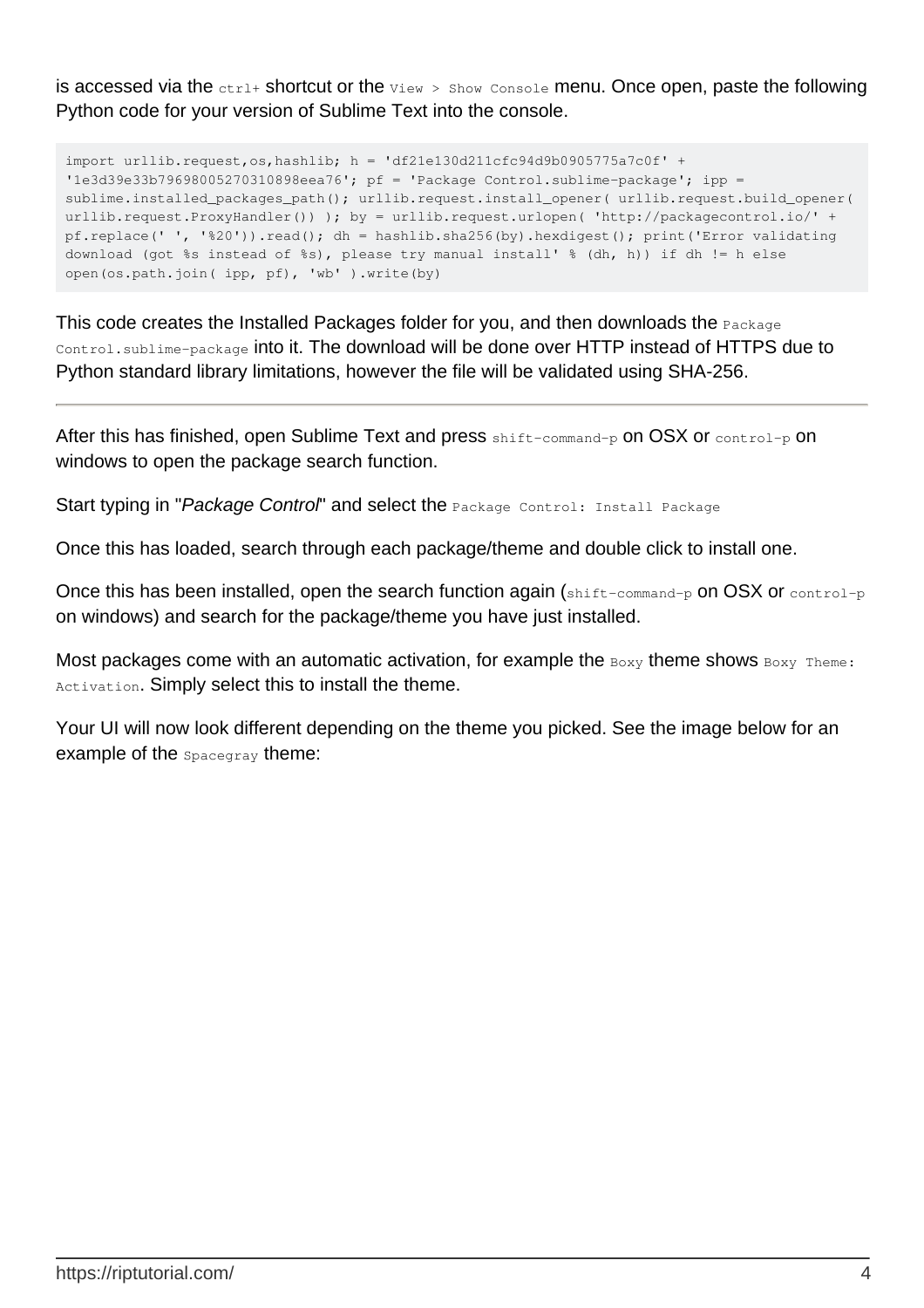

Read Getting started with sublimetext online: [https://riptutorial.com/sublimetext/topic/7572/getting](https://riptutorial.com/sublimetext/topic/7572/getting-started-with-sublimetext)[started-with-sublimetext](https://riptutorial.com/sublimetext/topic/7572/getting-started-with-sublimetext)